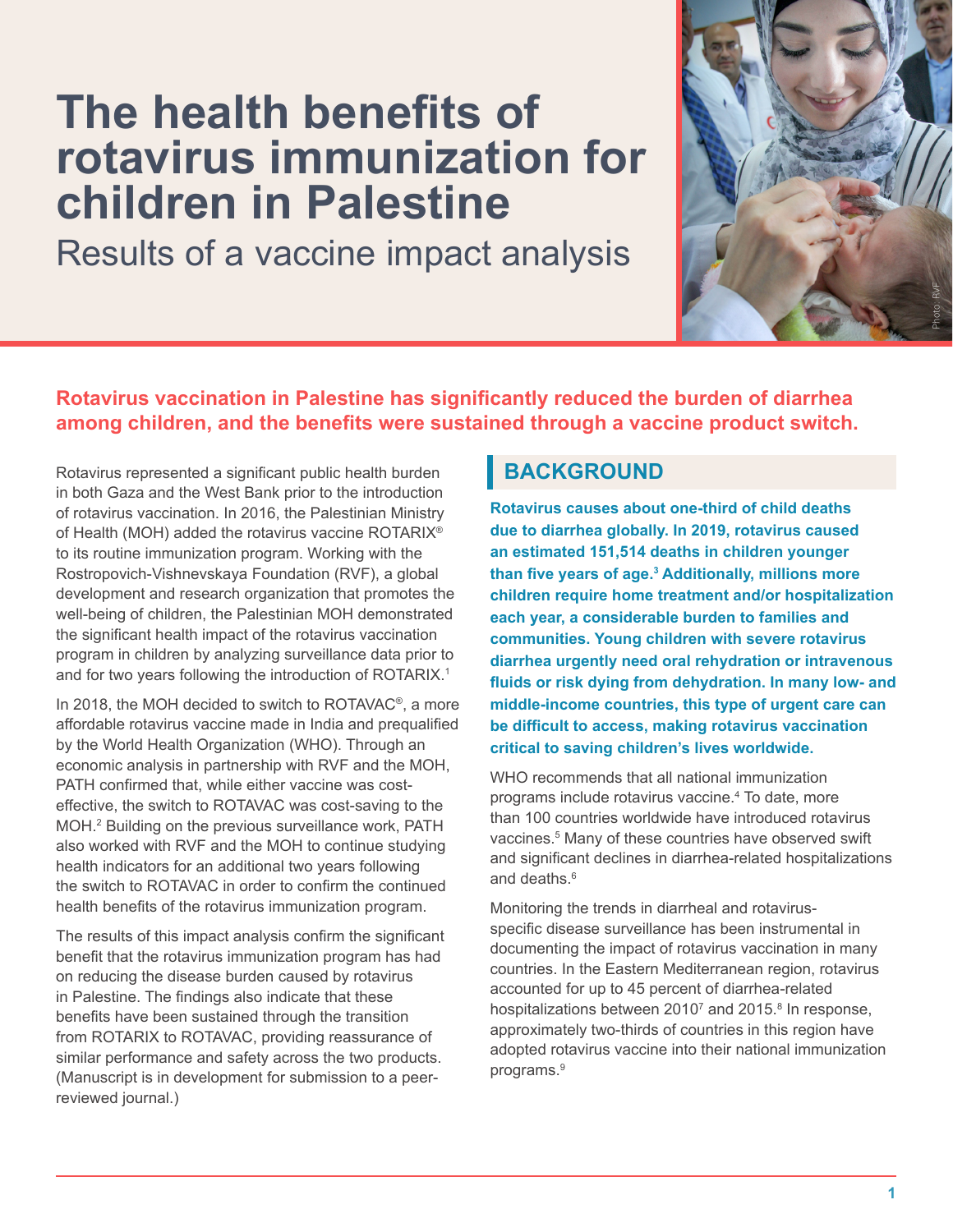<span id="page-1-0"></span>Before rotavirus vaccine introduction, 23 percent of diarrhea cases among children in Gaza and the West Bank occurred among children younger than six months of age—the highest proportion of all age groups.[10](#page-3-0) In the first year after the introduction of ROTARIX in 2016, the rotavirus vaccination program achieved a coverage rate of 97 percent of age-eligible infants. Two years later, RVF conducted a study of the impact of the vaccination program in children younger than five years of age. Results indicated a 27 percent drop in outpatient diarrhea cases in Gaza. In the West Bank, surveillance at a large children's hospital showed a 65 percent decrease in rotavirus prevalence among pediatric outpatient and inpatient acute gastroenteritis cases.<sup>2</sup>

Additionally, rotavirus vaccination has been associated with a small increased risk of intestinal intussusception in certain locations, primarily in high- and middleincome countries. This was not previously evaluated in Palestine. While no association between ROTAVAC and intussusception has been found during vaccine development<sup>11</sup> or post-marketing surveillance in India,<sup>12</sup> it remains an important safety issue to monitor as use of the vaccine expands globally.

# **METHODS**

## **PATH, RVF, and the Palestinian MOH conducted a public health impact analysis of the rotavirus vaccine product transition to ROTAVAC by building on existing surveillance activities in Gaza and the West Bank.**

In Gaza, outpatient care of children is provided through a network of 22 clinics run by the United Nations Relief and Works Agency for Palestinian Refugees in the Middle East (UNRWA) and 28 clinics run by the Palestinian MOH. Both systems collect surveillance data on diarrhea cases due to any cause. This assessment utilized both UNRWA and MOH data.

In the West Bank, Caritas Baby Hospital performs laboratory testing for enteric pathogens, including rotavirus, for all children with acute gastroenteritis. Approximately two-thirds of the stool samples tested are from hospitalized children and the rest are from children seen at their outpatient clinic. For this assessment, data were collected on the prevalence of rotavirus-positive infections among all inpatient and outpatient diarrhea cases in children younger than five years of age.

To assess for the potential risk of intussusception associated with rotavirus vaccination in Palestine, the collaborators monitored for cases at two hospitals in 2019 and 2020. The Caritas Baby Hospital in Bethlehem is the main children's hospital for the Southern parts of the West Bank, while the Al Shifa Hospital in Gaza City is the only hospital providing pediatric surgical services to the children living in Gaza. This analysis includes a review of these data.

These all-cause and rotavirus-specific diarrhea surveillance data were used to assess the impact of vaccine introduction on disease occurrence and proportion of rotavirus-positive diarrhea, respectively. Models for surveillance data collected compared three periods—preintroduction (before May 2016), ROTARIX (May 2016 to September 2018), and ROTAVAC (October 2018 to March 2020)—to assess the effects of each vaccine separately. The models also compared just pre-introduction (before May 2016) and post-introduction (May 2016 to March 2020) to measure the overall impact of the two vaccines. Finally, the team also ran the models including data from April through September 2020 to assess possible disruptions due to the onset of the COVID-19 pandemic.

# **RESULTS**

**This analysis assessed the impact of the introduction of ROTARIX and subsequent switch to ROTAVAC in the Palestinian immunization program. Overall, both vaccines were associated with significant reductions in rotavirus prevalence and all causes of diarrhea with no safety concerns.**

In Gaza, outpatient diarrhea cases decreased substantially following ROTARIX introduction and remained suppressed following the transition to ROTAVAC, indicating no disruption in health benefits. In the West Bank, the proportion of rotavirus-positive diarrhea also declined dramatically following ROTARIX introduction, with continued suppression after the transition to ROTAVAC.

## **Surveillance in Gaza**

During the pre-introduction period, outpatient clinics in both the UNRWA and MOH networks in Gaza combined recorded an average of 6,760 cases of diarrhea per month. After rotavirus vaccine was introduced in May 2016, Gaza saw an annual decline in cases of 19 percent over the ROTARIX period, with an additional 4 percent annual decline in the ROTAVAC period. Both decreases are superimposed on a distinct seasonal pattern with peaks in the summer months, as shown in Figure 1.

When combining the ROTARIX and ROTAVAC periods, there was a 55 percent total decrease in diarrhea cases due to any cause compared to the pre-introduction period.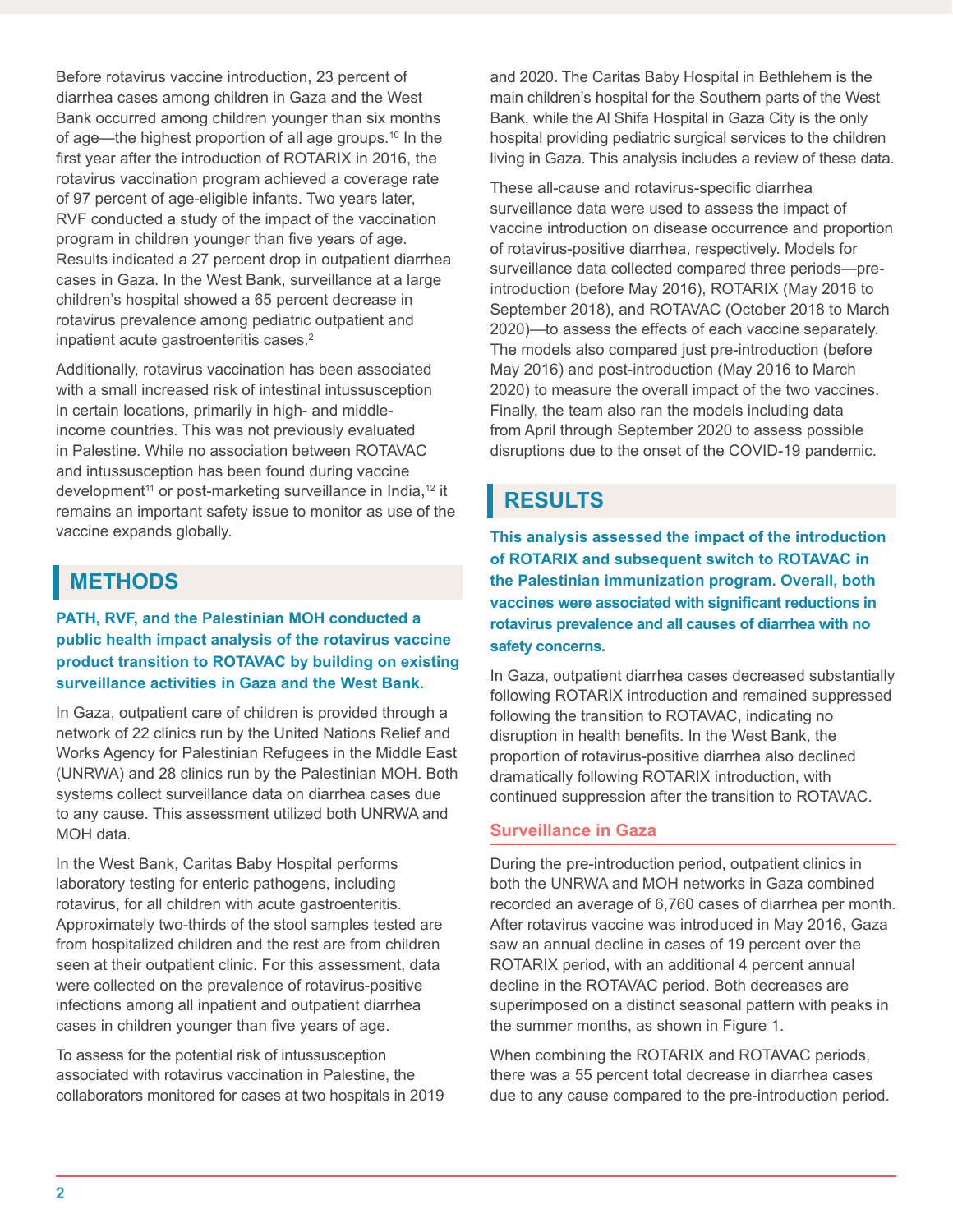While the full analysis only included data through March 2020, a follow-on analysis incorporated data from April to September 2020. These data showed a continued decline in diarrheal cases while using ROTAVAC. However, work is ongoing to fully understand the impact of disruptions due to the COVID-19 pandemic on health care utilization in Gaza.

## **Figure 1.** All-cause diarrhea cases by month and year in Gaza, January 2015 to March 2020.



## **Surveillance in the West Bank**

Data from Caritas Baby Hospital in West Bank showed reductions in the average monthly number of both rotaviruspositive and overall diarrhea cases after introduction. The data also showed a decline in the proportion of diarrhea cases testing positive for rotavirus. Figure 2 illustrates the decrease in rotavirus-positive and -negative diarrhea by month after both rotavirus vaccine introductions.

Rotavirus positivity rates decreased from an average of 30 percent of all cases of diarrhea (200 rotavirus cases per month) in the pre-introduction era to 12 percent of all cases of diarrhea (115 rotavirus cases per month) following ROTARIX introduction. This reflects a 64 percent reduction in rotavirus positivity rates after ROTARIX introduction.

When combining the ROTARIX and ROTAVAC periods, there was a 69 percent overall reduction in rotavirus positivity compared to the pre-introduction period.

When data from April through September 2020 are added, these rates show a continued decline. As with the assessment in Gaza, work is ongoing to fully understand the impact of disruptions due to the COVID-19 pandemic on health care utilization in the West Bank.

The West Bank also observed seasonality of rotavirus infections but with peaks in the winter months instead of the summer months, as was seen for diarrhea cases due to all causes in Gaza.

Consistent with the variation in rotavirus disease burden seen across age groups, significant differences in vaccine impact by age were also observed. Reductions in rotavirus cases following vaccine introduction were seen in all children younger than five years of age, but the greatest reduction was seen in the 6- to 11-month age group those at highest risk of rotavirus who had been targeted for vaccination—in 2017. This reduction was sustained in subsequent years and supplemented by a greater impact in the 12- to 23-month age group in 2018, reflecting protection among children who had been immunized two years prior. A smaller but still significant reduction in rotavirus cases in children older than 24 months, who had been ineligible for vaccination during the first years of the program, may reflect some indirect or "herd" protection due to decreased virus circulation within the community.

**Figure 2.** Rotavirus-positive and rotavirusnegative outpatient and inpatient diarrhea cases by month and year at Caritas Baby Hospital, West Bank, January 2015 to September 2020.